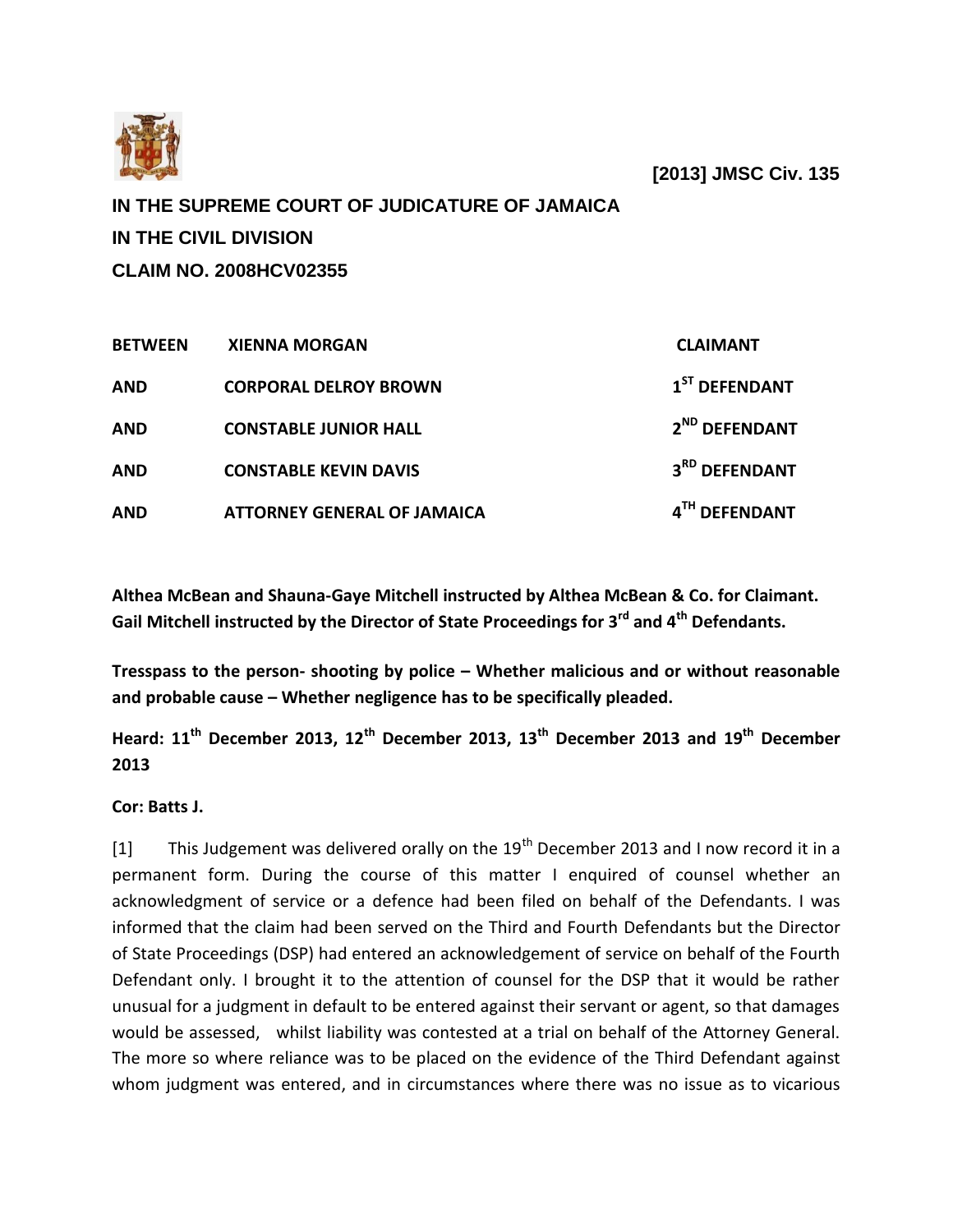liability, it having been conceded that the Third Defendant was acting within the course of his employment.

[2] I therefore ordered, and counsel for the DSP agreed, that the claim would be dismissed against the First and Second Defendants (who counsel for the Claimant admits were not served) and proceed against the Third and Fourth Defendants with the DSP on the record for both. Permission was granted for the DSP to file an amendment to the defence to reflect the fact that it was on behalf of both the Third and Fourth Defendants. The consequence of this ruling was that the First and Second Defendants now became only witnesses and were asked to remain outside whilst evidence was led.

[3] The Claimant sought permission to amend her particulars of claim to allege negligence. This was refused as there was no connection in law between the ruling I made and the need for such an amendment. Furthermore such a claim is now barred by statute of limitation.

[4] I am forced to observe that whenever the DSP acknowledges service efforts should be made to ensure that the servants or agents of the Crown are appropriately represented.

[5] The facts and circumstances of this claim reflects another in a litany of sad occurrences in this land we love called Jamaica. It represents, and for this I adopt without amendment the words of my brother Evans Brown J.

> **"yet another of those unfortunate instances in which helpless bystanders are injured by gunshot in circumstances which have become all too pervading and ubiquitous, the spawn of that grotesque, ghastly gargantuan monster violent crime. It moves across the 4000 square miles of this fair isle like a juggernaut sometimes insidiously, but more often hurtling with ever increasing audacity to the terrorisation of citizens and sending seismic shocks to the very foundations of peace order and good governance. In its wake are persons such as the Claimant, bearing the marks of the consequences in her body. Marks so deeply scarred that they threaten to drain the soul of even the stoic of pathes" Per Brown J, Namishy Clarke v Attorney General Claim**

**No. 2007/HCV -00031**.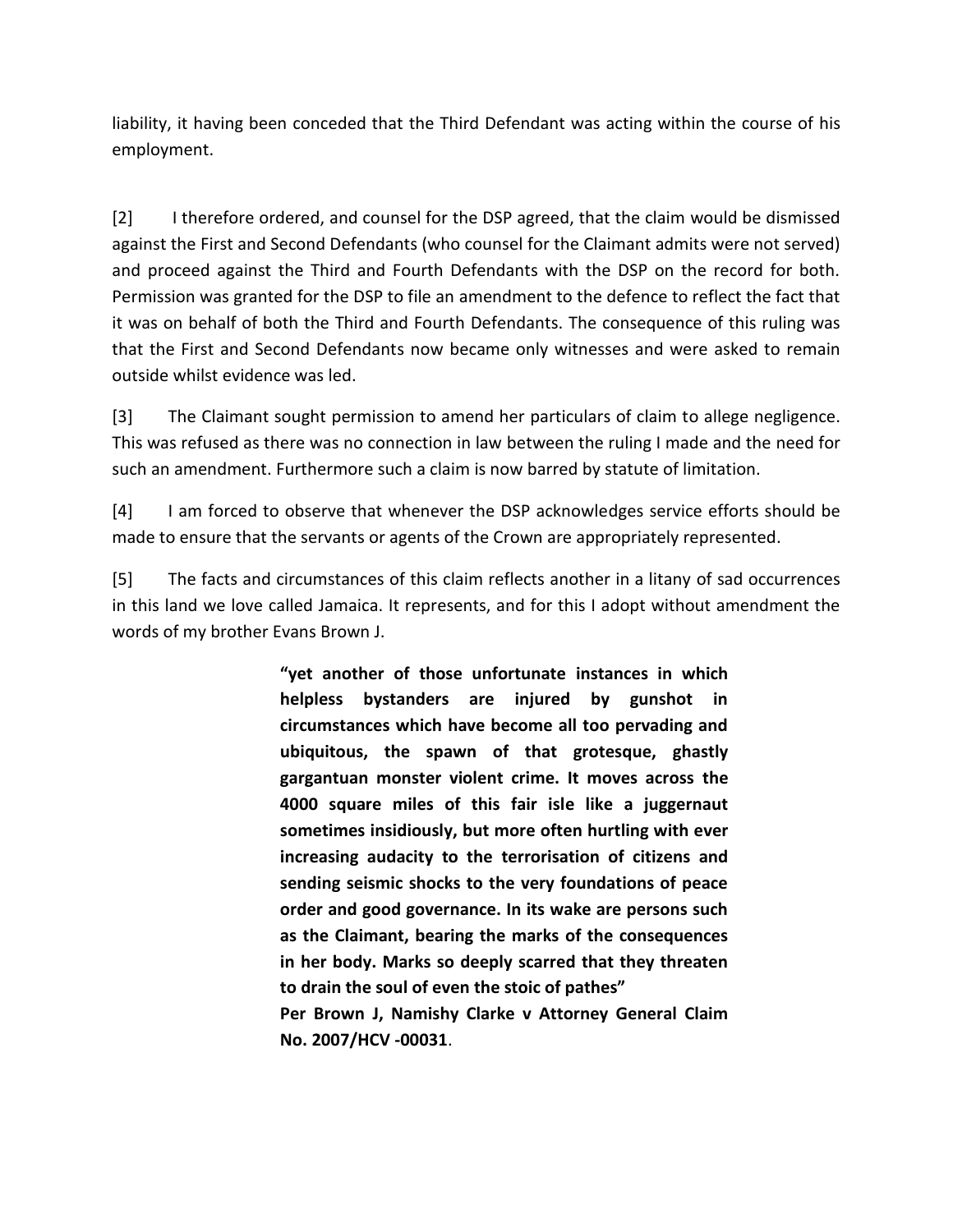[6] Having reviewed the evidence in this matter it is safe to say that the following is common ground:

- a) In November 2005 there were problems in the Windward Road area in that there was gang warfare involving exchange of gunfire, the blocking of roads and even the burning of houses.
- b) On the 3<sup>rd</sup> November 2005 there was in the vicinity of Noswad Road but along Windward road a roadblock at which a fire had been lit in the road
- c) The police were attacked and at least one person threw a Molotov cocktail (otherwise called a bottle bomb) at them.
- d) The police fired their weapons
- e) The Claimant received gunshots wounds.

[7] It is safe to say that it has not been seriously contested that the bullet which caused injury to the Claimant, was discharged from the firearm of one of the three (3) police officers. This is not surprising as the evidence of the ballistics expert, Superintendent of police Carlton Herrisingh, is that the projectile given to him for comparison was discharged by a browning pistol with serial number 245pm28743. That pistol it is admitted was in the possession of and had been discharged by Corporal now Detective Sergeant Delroy Brown. It is true that the doctor gave evidence that the projectile taken from the Claimant was handed to a sergeant Thompson serial number 4348. Superintendent Herrisingh says the projectile for comparison was handed to him by a Sergeant Kessler. There was no evidence to connect the two that is to complete the chain of custody of the projectile. In this matter proof is required on a balance of probabilities. In this regard I find it is more probable than not that the projectile handed to Sergeant Thompson was the one delivered to the ballistic expert for examination in relation to this incident. It is not irrelevant to indicate that all police witnesses admitted that the shooting was investigated by the Bureau of Special Investigations although none surprisingly could recall the name of the investigator.

[8] I therefore find as a fact that the Claimant was shot by a police officer Detective Sergeant Delroy Brown (then a Corporal) on the 3<sup>rd</sup> November 2005.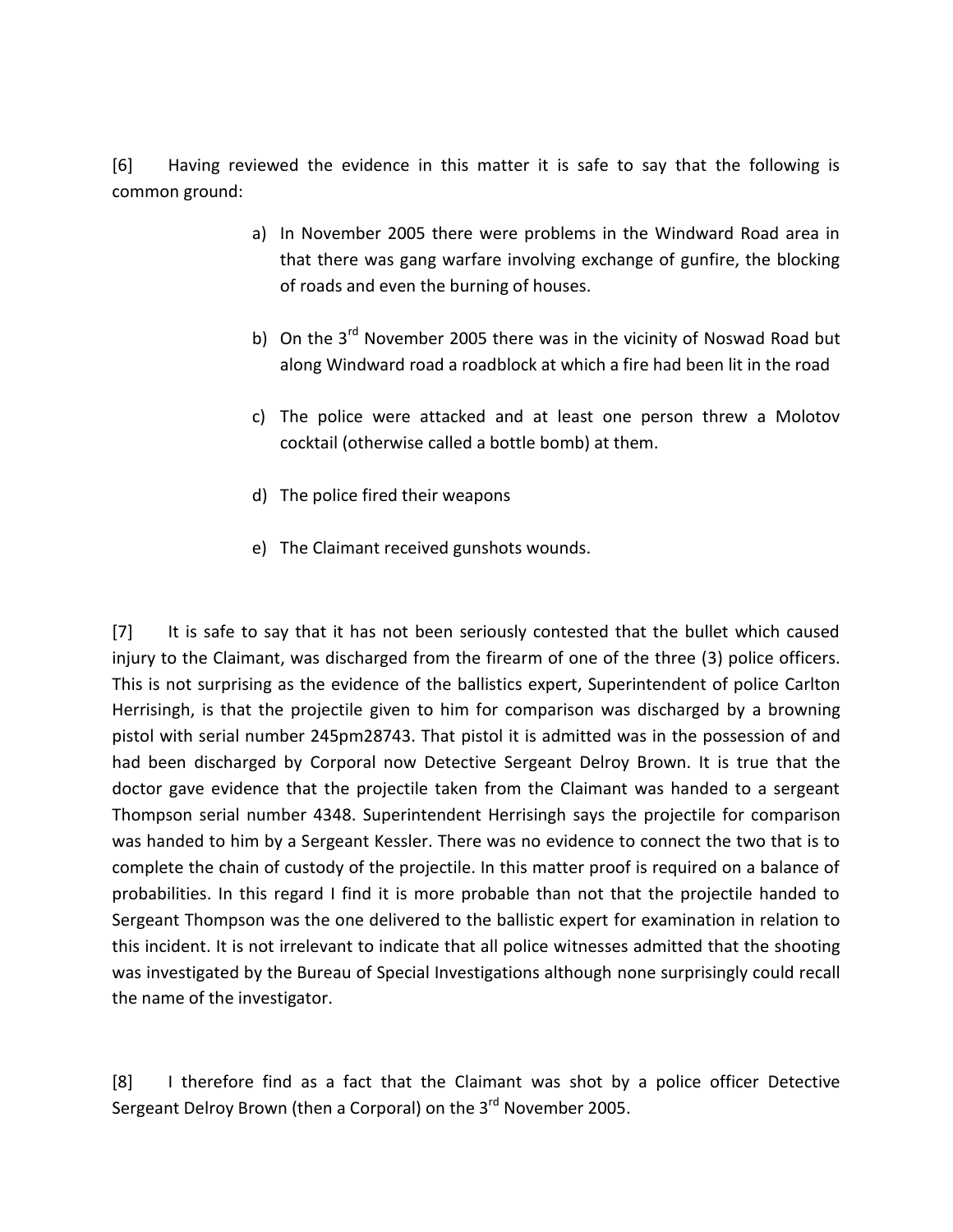[9] The issues of fact which were contested concern the details of the occurrence. The Defendant police officers say the three of them were in a marked police vehicle which was in the process of escorting a fire truck to the scene of a fire which had been lit in the road way. They described the debris in the road which they had to be manoeuvring through in order to get to the main road block at which the fire was lit. The police assert that three (3) men, two (2) armed with Molotov cocktails and the third with a firearm emerged in the roadway. Their police vehicle came to a halt. Two of the men threw Molotov cocktails which landed in the road in front of the police vehicle; the third man discharged a firearm at them. Two of the police officers, Delroy Brown (now a sergeant) and Constable Davis returned fire. Shortly thereafter a woman brought a young girl who had been shot and she was placed in the police vehicle and was rushed to the hospital. The police say that they did not see the Claimant prior to the shooting and there were no civilians in the vicinity at the time.

[10] The Claimant and her witness (who is her mother) stated that because of the shooting and disorder taking place in their community a decision was made to seek refuge at another house on the night in question. That house being the Claimant's step father's home. The group, consisting of the Claimant's mother, the Claimant (then 14 years old), her sister Teri-Ann, her grandmother and her little brother, were all walking along Windward road. At approximately 7:00 pm they came upon a roadblock with a fire lit in the vicinity of the Kentucky Fried Chicken restaurant. They went around the fire. They then saw some boys or young men (as they were unable to say their ages) starting to erect another road block in the vicinity of Hypolyte and Noswod road. It was dark. A police jeep drove up. Its lights were shining on them as three young men ran out in front of the Claimant and one of them threw a bottle bomb at the police. The police fired gunshots.

[11] I believe the words used to describe the incident during cross examination should be quoted :

## **Claimant:**

**"Police vehicle came saw blockage shining their lights. We walking a guy came out threw the bottle bomb and they opened fire"**

**Ann Marie Mcken (Claimant's mother):**

- **"Q: You in the street, how far was police**
- **A: The blockage was where you at**

**[Estimated 20 feet]**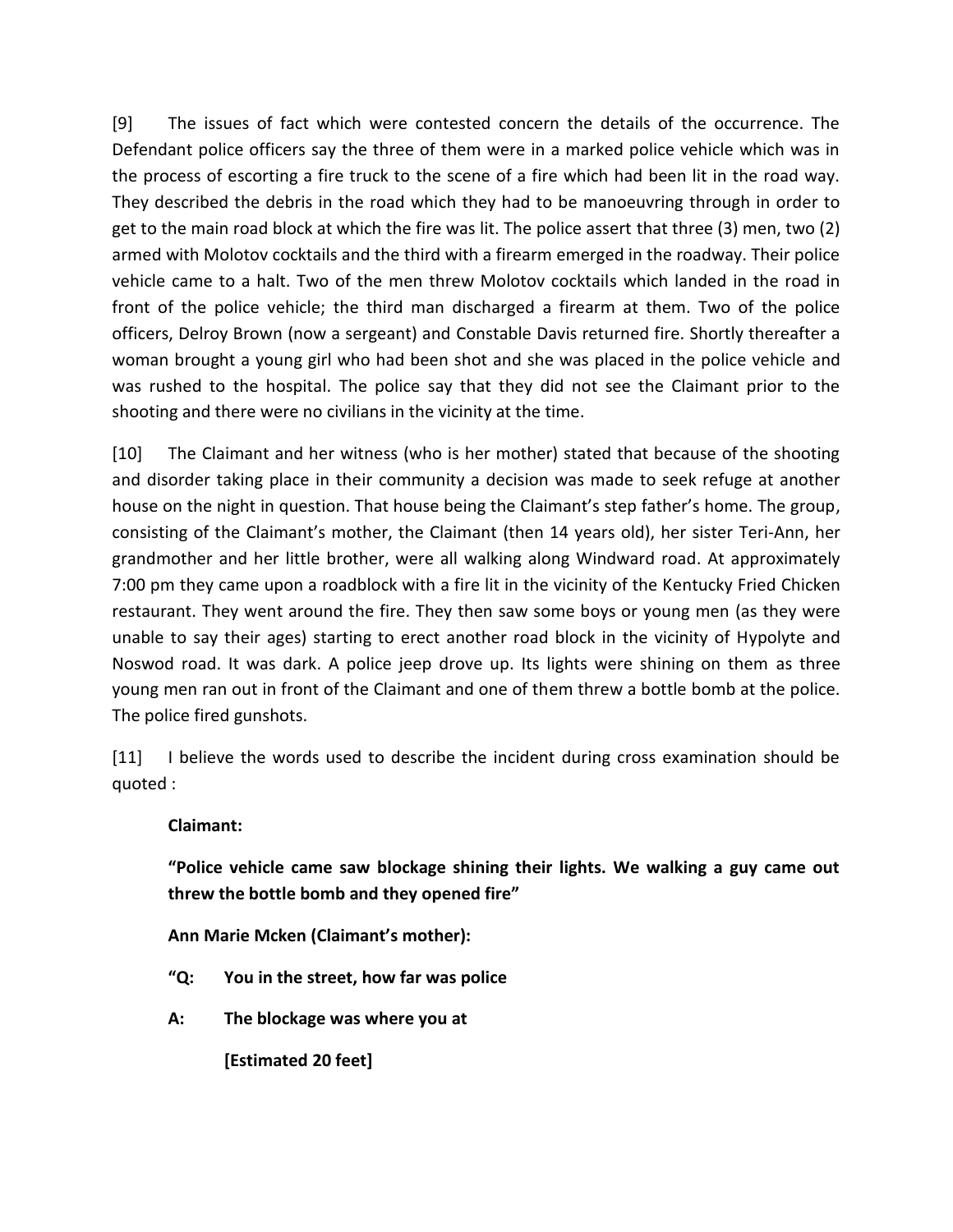**Their light was turned straight down to we. We feel safe because them can see we in the road.**

- **Q: What happened when youth threw the bottle bomb**
- **A: When him step out of the yard on same hand as KFC he fling it in direction of the police**
- **Q: What you do**
- **A: The same instant dem fling the bottle the police open fire. We just run off."**

 **Earlier in cross examination that witness said:**

- **"Q: Paragraph 8 you mentioned another youth was he one who was rolling the drum**
- **A: No him taller. Him come out right in front of we and fling the bottle he had in his hand with fire pon it. I don't know how old him is because he taller than me"**

[12] Let me say at this juncture that I accept the Claimant and her witness as witnesses of truth. It was not just their manner of giving evidence which was impressive. The fact is that the Claimant in particular was forthright and frank. She for example stated quite clearly that although she saw no guns that night she was unable to say whether any of the men had guns or whether any of them had fired at the police. When asked whether or not the injury had had any impact on her performance in school she also candidly stated that she did as well in school after as before the incident. There was no effort to guild lilies in her testimony.

[13] The evidence by the police officers did not impress me. They came there to paint a picture of an ambush and of men with Molotov cocktails and guns blazing who came at them. I find it incredible that notwithstanding the relative distances (25-30 feet as per the evidence of the police) no protagonist was shot nor was the police vehicle in any way damaged by gunshots. Also the Third Defendant (Constable Davis) seemed to have had sufficient time to exit the vehicle and dive to the ground. He fired with his M16 assault rifle. He also managed, it appears, to miss his target, or if he did hit, the target survived long enough to flee the scene. The police chose not to pursue the gunmen because they did not consider it safe to do so. The officers who gave evidence could not provide a description of the gunman and Constable Davis in particular could not recall if he had seen the face of his attacker. Sergeant Delroy Brown ventured the following description when pressed by me: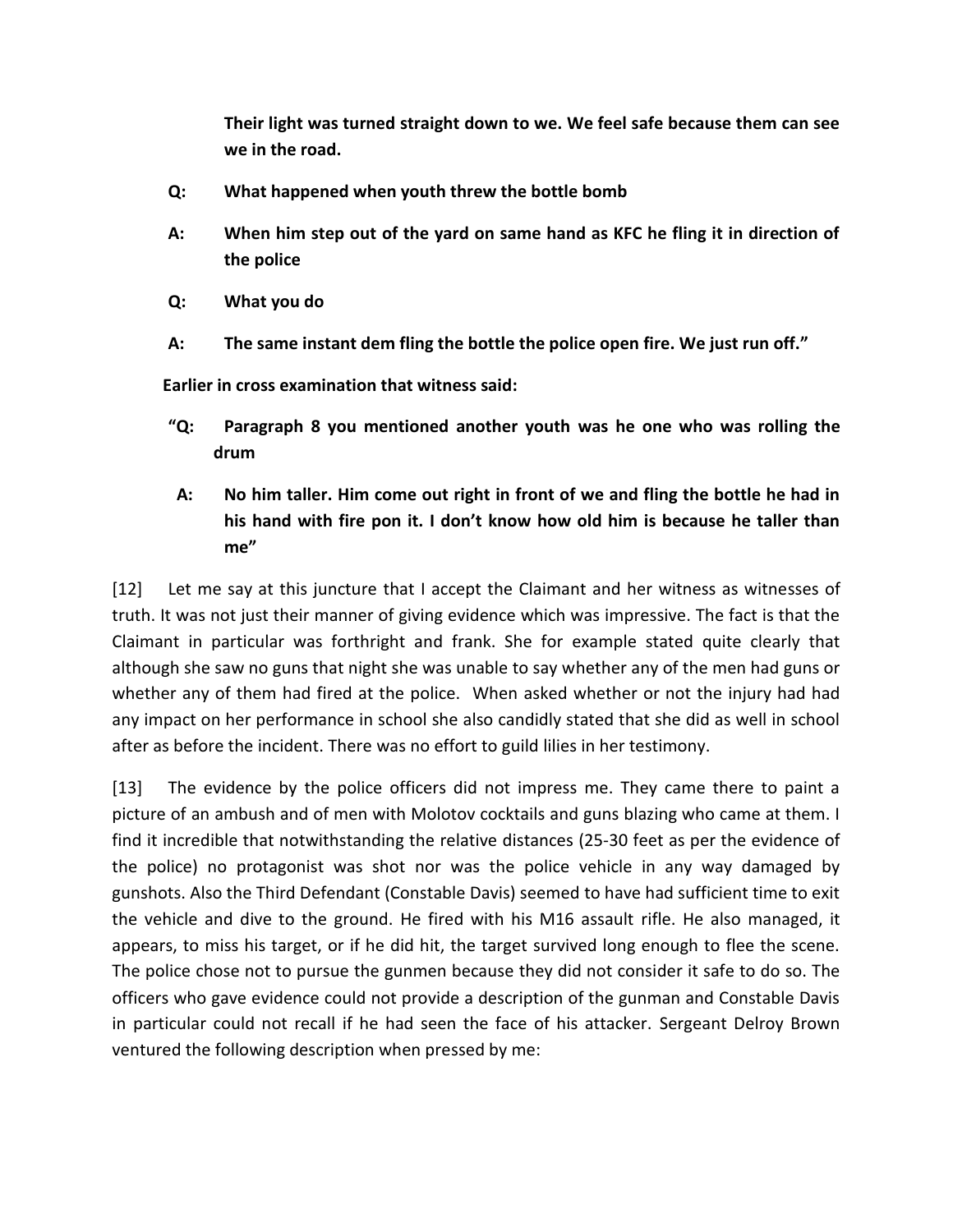- **"J: Can you describe the gunman**
- **A: No**
- **J: Any of them**

## **A: Appears to be male dark complexion medium height and medium built"**

That witness had earlier told cross examining counsel that the man who fired at them was 20 to 30 feet away and he was unable to see his face. The police witnesses admit the road was lit with street lights and their car's headlights were on. I find it difficult to believe that three (3) police officers could fail to note anything distinctive whether as to mode of attire or feature about a gunman who is firing at them from such a distance.

[14] I also find the details of the police account improbable. That they observed three (3) men two (2) with Molotov cocktails and one with a firearm. They saw two of the men throw their firebombs and watched them fall to the ground in front of the car. They did not themselves fire their weapon until the third man discharged his firearm at them. This entire episode took place with only 20 to 30 feet separating them. Not only the aim of the police was faulty it seems but also the two men throwing Molotov cocktails. I therefore reject the account given by the Defendants and their witnesses.

[15] I do however accept that the incident was dynamic. The men, as the Claimant indicates emerged to set up another roadblock just as her little group of refugees arrived on the scene. The men were in front of them. Immediately the police arrived they were attacked. It is quite possible that the police did not see and it is certainly probable that they were not cognizant of the Claimant and her party when responding to the attack. Furthermore given the blocked roads, the fact that it was night and, the violence occurring generally, the police it seems to me might reasonably have assumed that innocent citizens would be in their homes and not wondering around in the vicinity of the roadblocks.

[16] My findings of fact on the issue where there is a divergence are as follows:

- a) Three men emerged to erect a roadblock
- b) They were between the police vehicle and the Claimant
- c) Another man ran out and threw a Molotov cocktail at the police vehicle. he too was in front of the Claimant's group
- d) The police fired at that man instinctively and while he was in the act of throwing the bomb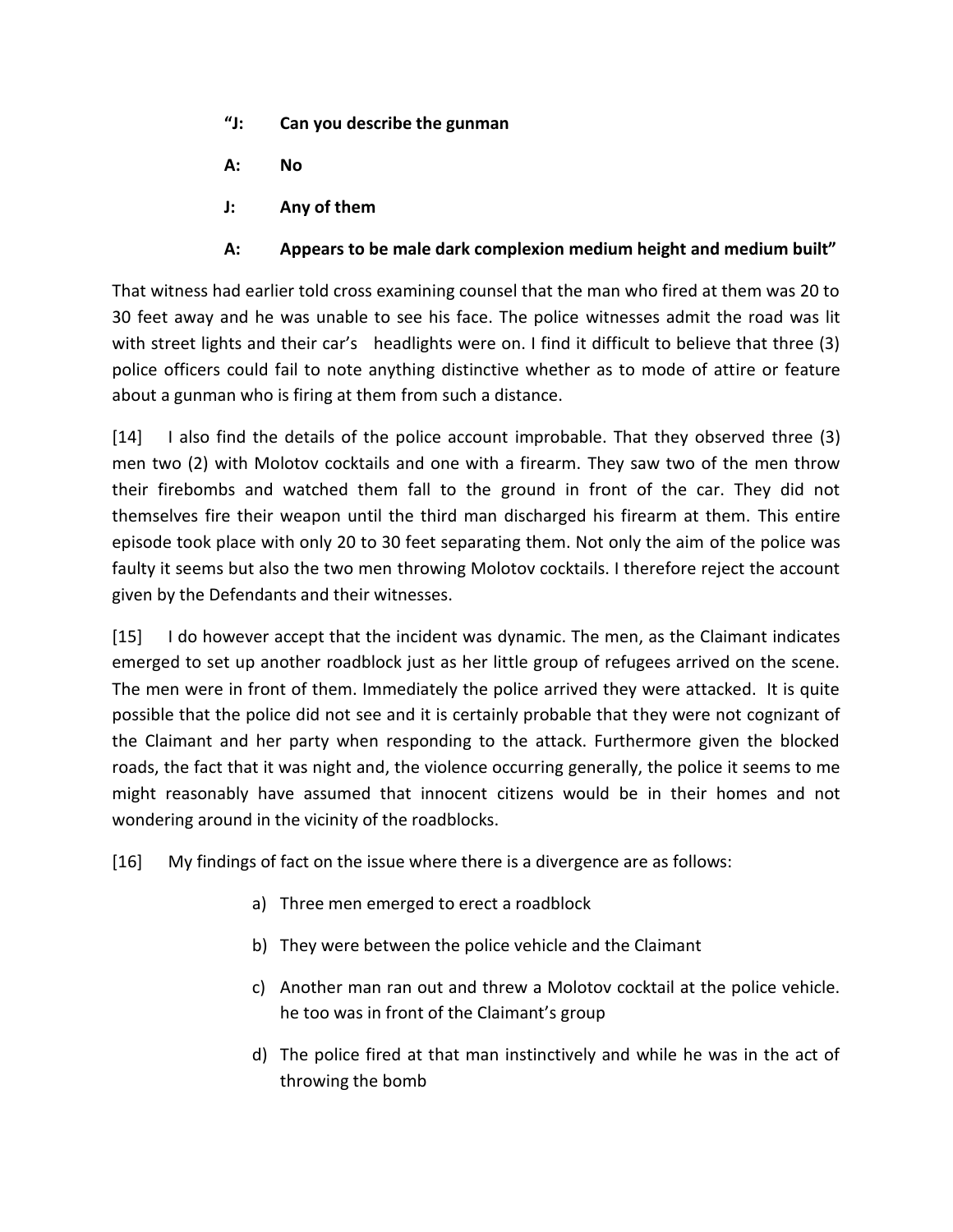- e) The men fled
- f) The Claimant was shot as the bullet directed at the attacker missed its mark and hit her.
- g) That bullet was discharged from Corporal Delroy Brown's firearm
- h) The injury to the Claimant was an accident as the police were not aware of the presence of the Claimant or her mother on the road nor did they anticipate the presence of innocent civilians

[17] The question for the court therefore is, given the findings of fact and, the facts uncontested as outlined in paragraph 6 (above), are the Defendants liable to the Claimant for trespass to the person or for negligence.

[18] Counsel for the Crown in her closing submitted that negligence was not before the court as it had not been pleaded. I at that time expressed disagreement with the submission because the amended claim form alleged that the servants of the Crown discharged their weapons "without reasonable or probable cause" and the particulars of claim at paragraph 4 made a similar allegation. On further reflection and having reviewed the authorities it is clear that counsel for the Crown is correct. Actions for trespass on the case are now to be brought as negligence. Hence the pleader needs to clearly allege want of reasonable care. On the pleadings in this case there is no allegation of negligence.

[19] I hold that trespass to the person is sufficiently pleaded by an allegation of assault as in the context it includes battery see **Fagan v Metropolitan Police Commissioner [1968**] 3 ALL ER 442. The necessary intent to make one liable for the tort of trespass to the person includes recklessness or a high degree of negligence, per Lord Diplock, **Letang v Cooper** 1964 2 ALL ER 929 at935

> **"If A by failing to exercise reasonable care, inflicts direct personal injuries on B it is permissible today to describe the factual situation indifferently either as a cause of action in negligence or as a cause of action in trespass, and the action brought to obtain a remedy for this factual situation as an action for negligence or an action for trespass to the person- though I agree with Lord Denning MR that today "negligence" is the expression to be preferred but no procedural consequences flow from the choice of description by the pleader (see Fowler v**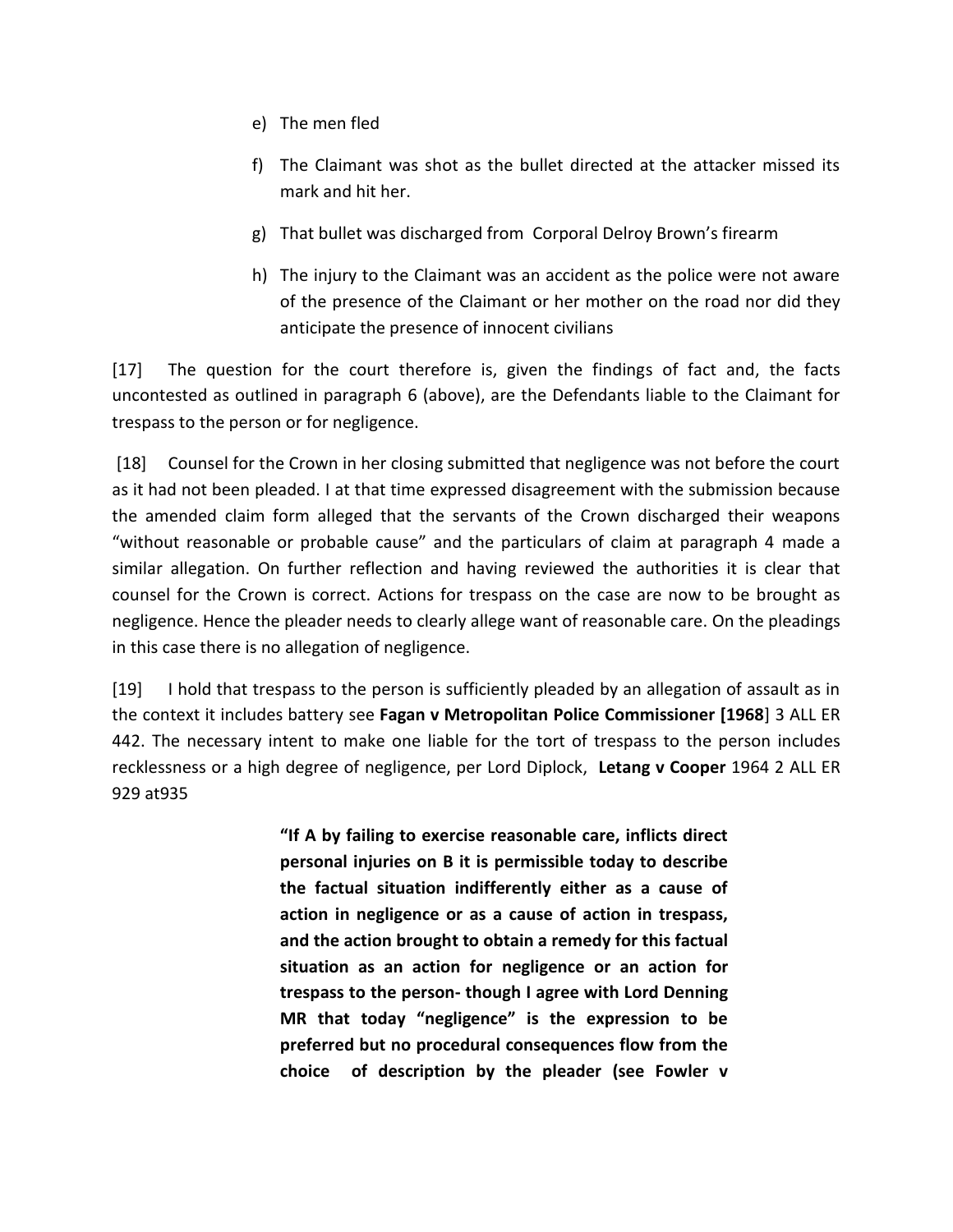## **Henning). They are simply alternative ways of describing the same factual situation"**

**In Wilson v Pringle** (1968) 2 ALL ER 440 Lord Justice Croome – Johnson attempts to reconcile apparently conflicting dicta. He explained the view that trespass to the person and negligence were separate torts and claims arising out of an unintentional trespass must be brought in negligence. It was decided that in the tort of trespass the touching must be deliberate, there must be hostility and that an intention to injure was not necessary, **"it is the mere trespass by itself which is the offence"** page 445. The court also decided that the intentional touch necessary to establish the tort of trespass to the person must be a hostile touch. That case was an application for summary judgment where two (2) school boys had been involved in horseplay and the Defendant admitted that he had pushed the Plaintiff causing injuries. The decision of the judge below to enter summary judgment was quashed and the court decided that whether or not the element of "hostility" was present was a triable issue and further that defences such as self defence might arise.

[20] In this case there is no doubt that the police deliberately discharged their firearm. There is no doubt that they did so with hostility in the sense that they intended to do harm to an individual. It is not a defence in an action in trespass to the person to say I intended to shoot "A" but not "B" transferred "malice" can be preyed in aid by the Claimant. On the other hand if the police acted in lawful self defence it will be a complete defence to an action in trespass to the person.

[21] As there is no claim for negligence (or to trespass on the case) the Claimant cannot rely on a failure to take reasonable care when acting in self defence. On the authorities cited it does appear that self defence whilst an absolute defence to an action for trespass to the person is not an absolute defence to the action in negligence. In the latter situation the relevant duty of care and whether it has been breached will involve the exploration of the question whether in defending themselves the Defendants ought reasonably to have had the Claimant in their contemplation.

[22] On the facts as I have found them, it is safe to say that the Defendants acted in lawful self defence. A Molotov cocktail or firebomb is a dangerous device. It can inflict grievous injury and do damage to vehicle and property. In seeking to repel the attack in the way they did and in the instinctive manner as I have found, the Defendants were acting in lawful self defence and – had reasonable and probable cause. I should add that even if I am wrong and a claim to negligence does arise on the pleading, the facts as I have found them do not demonstrate any want of reasonable care. Police officers in the situation in which these Defendants found themselves, cannot be expected to pause to weigh in the balance their every move. The attacker was only 25 to 30 feet away, well within throwing range. It was dark and although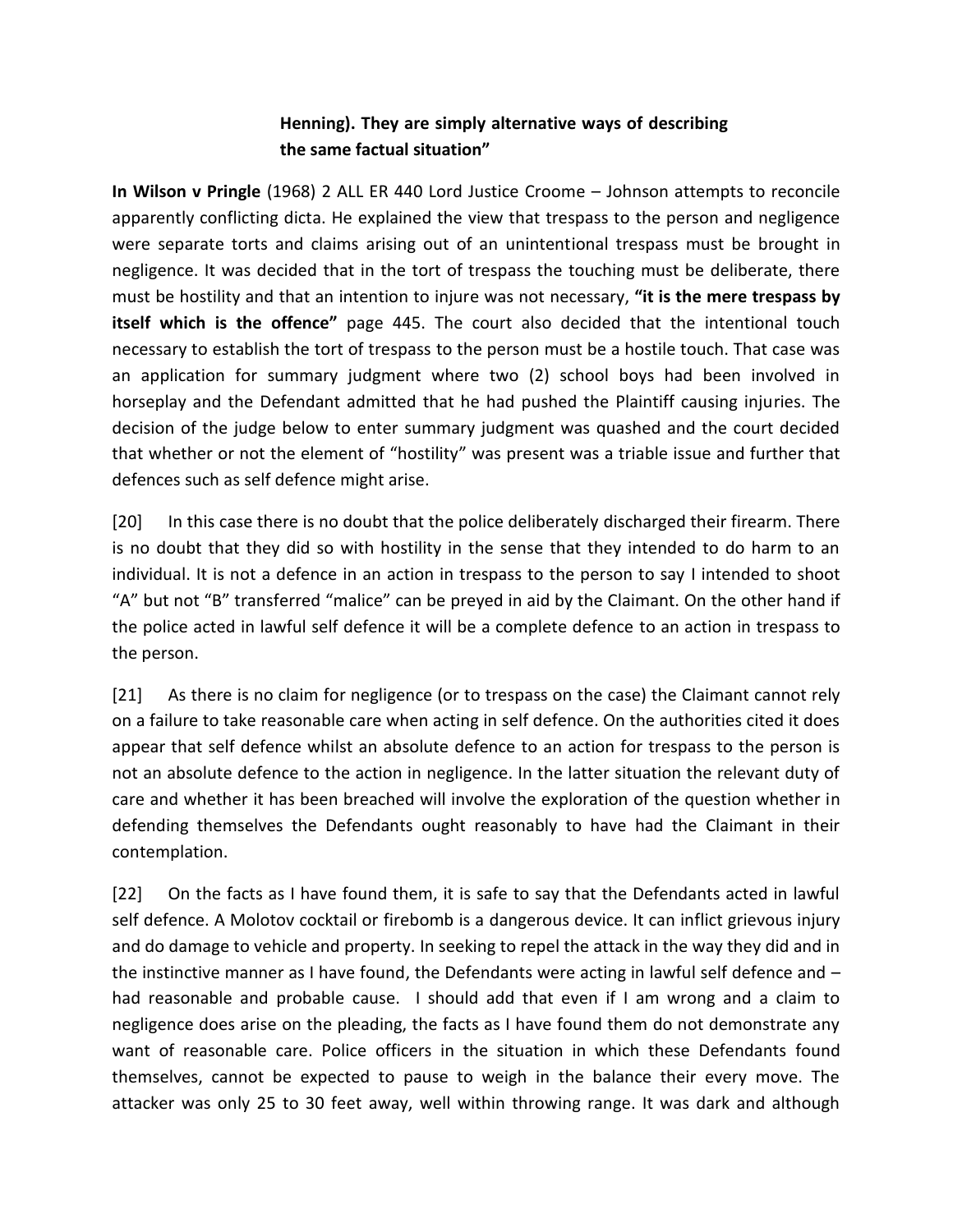there were street lights and their own headlights, the road was littered with debris and a fire was alight in the roadway. That fire was the operational target of the police. When therefore the attacker emerged onto the roadway the response to my mind cannot be faulted because it was immediate and instinctive. If necessary I would also have held that the police were not negligent and had breached no duty of care to the Claimant.

[23] I therefore dismiss the claim and give judgment for the Defendants against the Claimant. If I am wrong however and in order to save costs and time I will indicate the award of damages I would otherwise have made. The pleaded injuries were mostly supported by the medical evidence led:

- i. Gunshot wound to the back
- ii. Gunshot wound to the arm with vascular injury, Ulnar nerve injury extensive scarring on left hand.

[24] The doctor described the entry wounds as both resulting from the same projectile. The bullet entered the upper left arm passing through it and entered the Claimant's body just under the armpit coming to a rest in the vicinity of her scapula. It was surgically removed from her back some time later. The doctor explained that notwithstanding two surgeries the effort to save the main artery in her left arm failed. She has not however lost the use of that arm as veins now bring sufficient blood supply. However she does not have a detectable pulse in the left hand and she has lost the sense of touch in her fingers of that hand. The left hand is also weaker than the right. The doctor had not seen her recently and was unable to say what was her measured permanent partial disability.

[25] Claimant's counsel relied upon **Williams v Burton** Khan 6d p101, **Barclay v Metropolitan Transport** Khan 6d p86 and **Isaac v Jones** Khan 5 p134 and submitted that three million (\$3,000,000.00) dollars is an appropriate award. She also urged that five hundred thousand (\$500,000.00) was appropriate for handicap on the labour market.

[26] Counsel for the Crown reserved her submissions on damages and put these in writing. by written submissions dated 17<sup>th</sup> December 2013. The Defendants relied upon Bonnick v **Attorney General** (29th April 1991), **Francis v Corporal Baker** (November 1992).

[27] Having reviewed the authorities I would have awarded two million five hundred thousand (\$2,500,000.00) as damages for pain and suffering and loss of amenities. There was no contest to the special damages claimed therefore\$30, 425.06 would have been the award in that regard, and \$150,000.00 for lost earning capacity. The Claimant is no longer an infant and hence the title to the Claim needs adjustment to reflect that she became a Claimant in her own right and not by next friend.